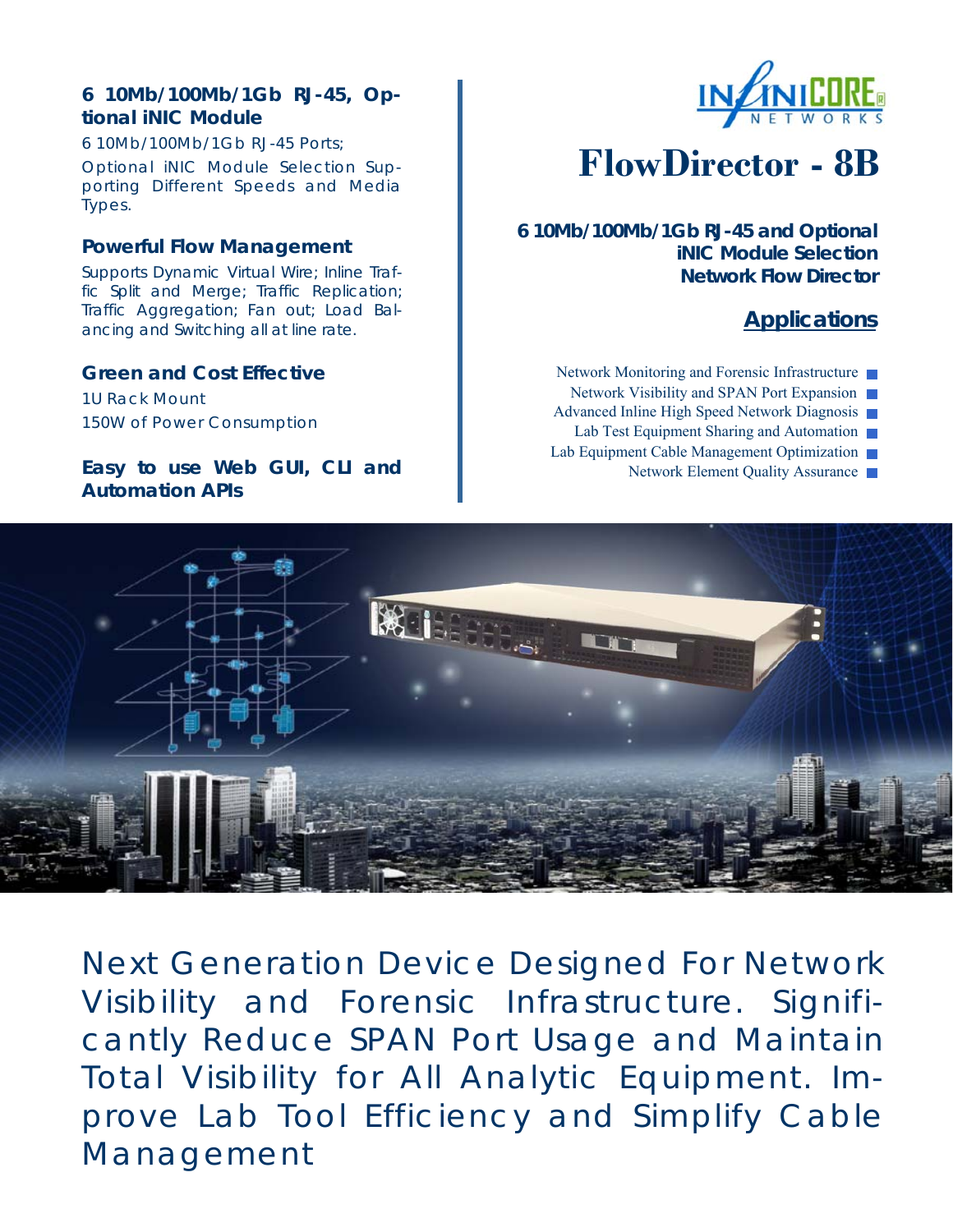# **FlowDirector-8B**

**InfiniFlow Series** 



- Network Monitoring and Forensic Infrastructure
- Maintain total visibility for all network monitoring and forensic devices
- Flexible traffic management modes, reliable and lossless for both Gigabit, Ten Gigabit and Twenty-Five Gigabit
- Standard based Easy to Use InfiniOS
- Web Based UI and CLI Support
- Programmable API to automate operating tasks
- Comprehensive Status and Statistics Indication through User Interface
- Improves Sharing of Lab Equipment
	- Improves Lab Cable Management and inline diagnosis capabilities
- Low TCO
- Green

#### **Contact us**

Infinicore Inc. http://www.infinicoreinc.com

Sales: sales@infinicoreinc.com Support: support@infinicoreinc.com

#### FlowDirector-8B PRODUCT BREIF VERSION 1.0.1

#### **Next Generation Device For Total Network Visibility**

The Infinicore™ Network FlowDirector-8B helps network administrator to connect their high speed network to different monitoring and forensic devices without creating congestions. The FlowDirector-8B gives flexibilities to network administrators to deploy extra monitoring device on the fly without the needs for SPAN ports. Network administrators can chose many different traffic modes range from replication to load balancing to best suites their needs. For all functioning modes, the FlowDirector-8B provides up built-in 6 10Mb/100Mb/1Gb RJ-45 ports and an option to one iNIC module with a broad selection of traffic port speeds and media types.

#### **Streamlined, Outstanding Software Package**

The Network FlowDirector is powered by InfiniOS with comprehensive remote management through Web Based GUI and Command Line Interface. Operator can access all the functionalities and monitor device status through Web based GUI.

#### **Improve Lab Efficiency and Ease of Cable Management**

The Network FlowDirector-8B is a critical tool to help you to improve LAB efficiency and ease of cable management. You can share expensive, scarce load generation ports across different DUT models and teams without rewiring the cable. Using our innovative Virtual Wire technology, you can change the connectivity by simple mouse clicks. Additionally the FlowDirector provides detailed statistics and plot capability so that you have complete visibility into your lab setup.

| <b>Coultre, Librarilleville, ML</b>                                                                              |                   |                           |                |   |      |                                               |                    |               |                               |                                           |                |                   |                     | <b>Bow B Avenue (0) Bond</b>      |            |
|------------------------------------------------------------------------------------------------------------------|-------------------|---------------------------|----------------|---|------|-----------------------------------------------|--------------------|---------------|-------------------------------|-------------------------------------------|----------------|-------------------|---------------------|-----------------------------------|------------|
| AND BARREL CHARGE CHARGE COMPANY AND RESIDENCE OF REAL                                                           |                   |                           |                |   |      |                                               |                    |               |                               |                                           |                |                   |                     |                                   | LC MAUTICE |
| <b>Europe Americans</b>                                                                                          |                   |                           |                |   |      |                                               |                    |               |                               |                                           |                |                   |                     |                                   |            |
| $-$                                                                                                              | <b>James Role</b> |                           |                |   |      | <b>Spring State</b>                           |                    |               |                               | Bata.                                     |                | <b>Speaker</b>    |                     |                                   |            |
| <b>Now Shope</b>                                                                                                 |                   |                           |                |   |      |                                               |                    | $\bullet$     |                               | ۰                                         |                |                   |                     |                                   |            |
|                                                                                                                  |                   |                           |                |   |      |                                               |                    |               |                               |                                           |                |                   |                     | Chiefie from  (Chief from factors |            |
| <b><i>Distant sing</i></b>                                                                                       |                   |                           |                |   |      | <b>Allega Adam</b>                            |                    |               |                               |                                           |                |                   |                     |                                   |            |
|                                                                                                                  |                   |                           |                |   |      |                                               |                    |               |                               | Gination Gibbon Cleaner, Ganance Gholman, |                |                   |                     |                                   |            |
|                                                                                                                  |                   |                           |                |   |      |                                               |                    | 488.4         |                               |                                           | says in        |                   |                     | <b>GRA</b>                        |            |
| write: <b>11 . II</b><br><b>Television</b>                                                                       | 四 日               | <b>Security</b>           |                |   |      |                                               | $\overline{1}$     | ×             | $\overline{1}$                | m                                         | 凿              | $\overline{1}$    | в                   |                                   | w          |
|                                                                                                                  |                   |                           |                |   |      |                                               | $\Box$             |               | $\overline{a}$                | ES3                                       |                | m                 | 田                   |                                   | <b>Ab</b>  |
|                                                                                                                  |                   |                           |                |   |      |                                               |                    | e             |                               |                                           | ۸              |                   |                     | 圓                                 |            |
|                                                                                                                  |                   |                           |                |   |      |                                               |                    |               |                               |                                           |                |                   |                     |                                   |            |
|                                                                                                                  |                   |                           |                |   |      |                                               |                    |               |                               |                                           | m              |                   |                     |                                   |            |
|                                                                                                                  |                   |                           |                |   |      |                                               |                    |               |                               |                                           |                |                   |                     |                                   |            |
| <b>COMPANY FROM MOVIE CONTINUES ON A</b>                                                                         |                   |                           |                |   |      | <b>E PACK INSERTIAL AND ANGEL AND A SHARE</b> |                    |               |                               |                                           |                |                   |                     |                                   |            |
|                                                                                                                  |                   | <b>MAKE HOTAL</b>         |                |   |      |                                               |                    |               |                               | <b>MAKE ANNUALIST</b>                     |                |                   |                     |                                   |            |
| <b>Contact and</b><br>Series Avenue                                                                              |                   | <b>Service</b>            |                |   | $-1$ | AGE.                                          | 4.3047472          | w.            | [8] B Poles Especial<br>40.56 |                                           |                |                   |                     |                                   |            |
| by New<br>To stay the 4 Knowledge Ref. standard PA support.<br><b>BIOTOFIE STATE STAR</b><br><b>Summer Floor</b> | <b>Different</b>  | <b>Text</b>               |                |   |      |                                               |                    | ٠             | ۰                             |                                           |                |                   |                     |                                   |            |
| Ford for an Afr<br>House Boards                                                                                  | <b>Different</b>  | <b>TRUSH AND</b>          | ۰              |   | o    | ۰                                             | ۰                  | ۰             | ۰                             |                                           | <b>Service</b> | <b>Solicity</b>   | <b>Right Labor</b>  | <b>SALES</b>                      |            |
| anti-sea list.<br>Waterprint #                                                                                   | <b>Ultimat</b>    | <b>Business</b>           |                | o | ਠ    | ठ                                             | ō                  | o             | ठ                             | Earlycolae                                | <b>Miller</b>  |                   | Officerial Official | $E$ , then if                     |            |
| <b><i><u>SEALA MARAGAN</u></i></b><br><b>TOMA</b><br>Forward Notices                                             | Gilmount          | <b>TALABER</b>            | ۰              |   | 6    | 8                                             | õ                  |               |                               | Aprilence                                 | $Q = -1$       | <b>Gilbertown</b> |                     | <b>B</b> Students                 |            |
| Room appells the business relationship<br><b>Senator</b>                                                         | 28 French         | Goods I                   | ۰              | ۰ | ö    | ö                                             | 8                  | $\frac{1}{2}$ | oo                            |                                           |                |                   |                     |                                   |            |
| Russe appelle the sering of economic<br><b>Golden</b>                                                            | <b>Skillmest</b>  | $-0.014$                  | ¢              | ۰ | ö    | $\overline{\circ}$                            | $\overline{\circ}$ | õ             | õ                             |                                           |                |                   |                     |                                   |            |
|                                                                                                                  |                   | <b>Jething</b>            | ۵              | 8 | õ    | ö                                             | ō                  | ō             | õ                             |                                           |                |                   |                     |                                   |            |
|                                                                                                                  |                   | <b>Sente</b>              | $\ddot{\circ}$ | ۰ | 6    | 8                                             | 8                  | 8             | 8                             |                                           |                |                   |                     |                                   |            |
|                                                                                                                  |                   | <b>Stand</b>              | ٥              | ۰ | ö    | ö                                             | ö                  | ਠ             | 8                             |                                           |                |                   |                     |                                   |            |
|                                                                                                                  |                   | $\sim$                    | $\bullet$      | ö | ö    | ö                                             | ö                  | ö             | ä                             |                                           |                |                   |                     |                                   |            |
|                                                                                                                  |                   | Tot:                      | ö              |   | 8    | 8                                             | s                  | 8             | ö                             |                                           |                |                   |                     |                                   |            |
|                                                                                                                  |                   | <b>Southern</b>           |                |   | ö    |                                               | ō                  | ō             | õ                             |                                           |                |                   |                     |                                   |            |
|                                                                                                                  |                   | <b>Foundation part 64</b> |                |   | ö    |                                               |                    |               | ö<br>8                        |                                           |                |                   |                     |                                   |            |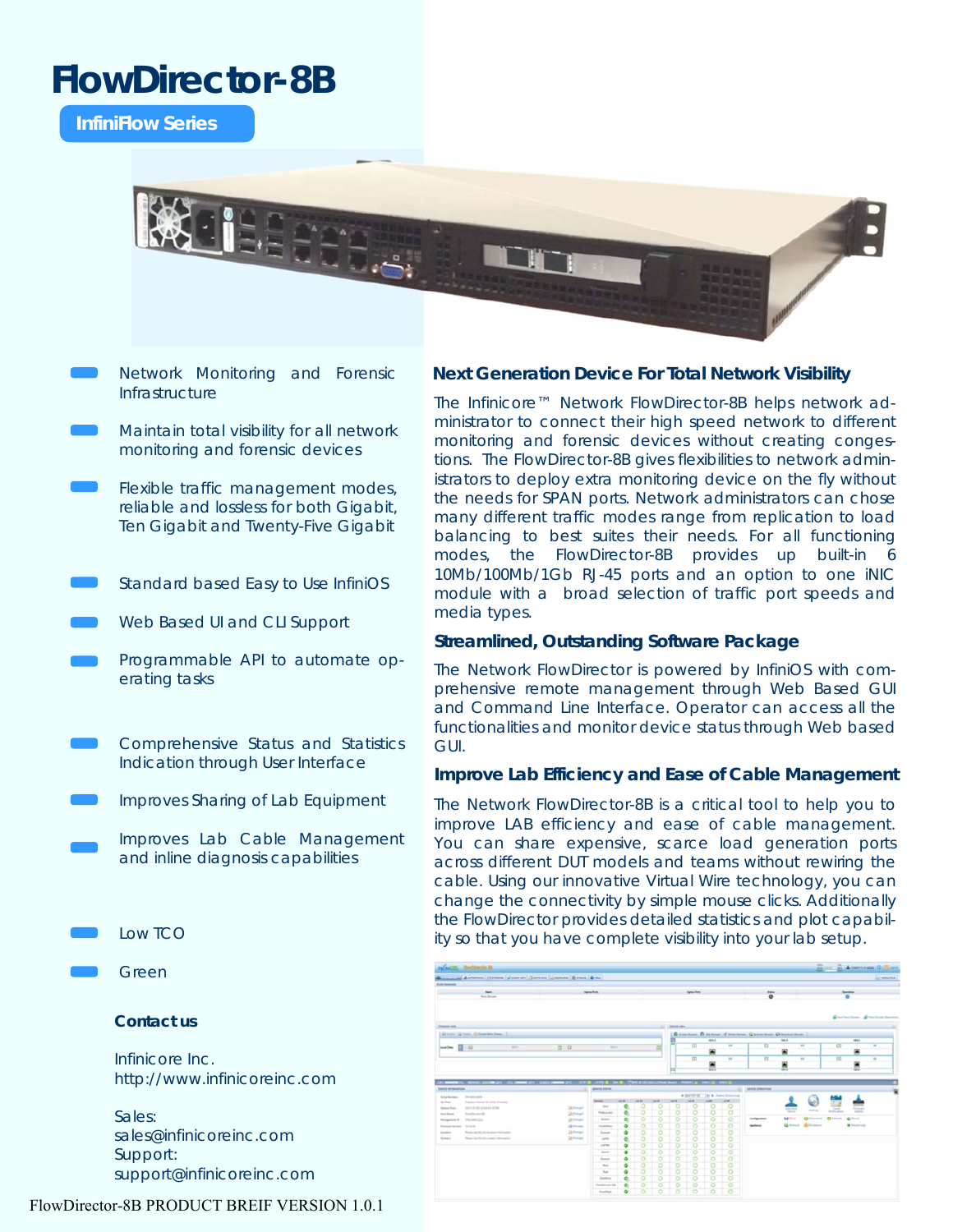# **Highlights of Product Use Cases**

#### **Next Generation Device for Network Monitoring and Forensic Infrastructure**



**Improve Sharing of Scarce Lab Resource and Simplify Cable Management** 

**DUTs** 

mand

traffic



All specifications and figures are subject to change without prior notice. Actual products may look different from the photos. All trademarks and logos are the properties of Infinicore Inc. All rights reserved.